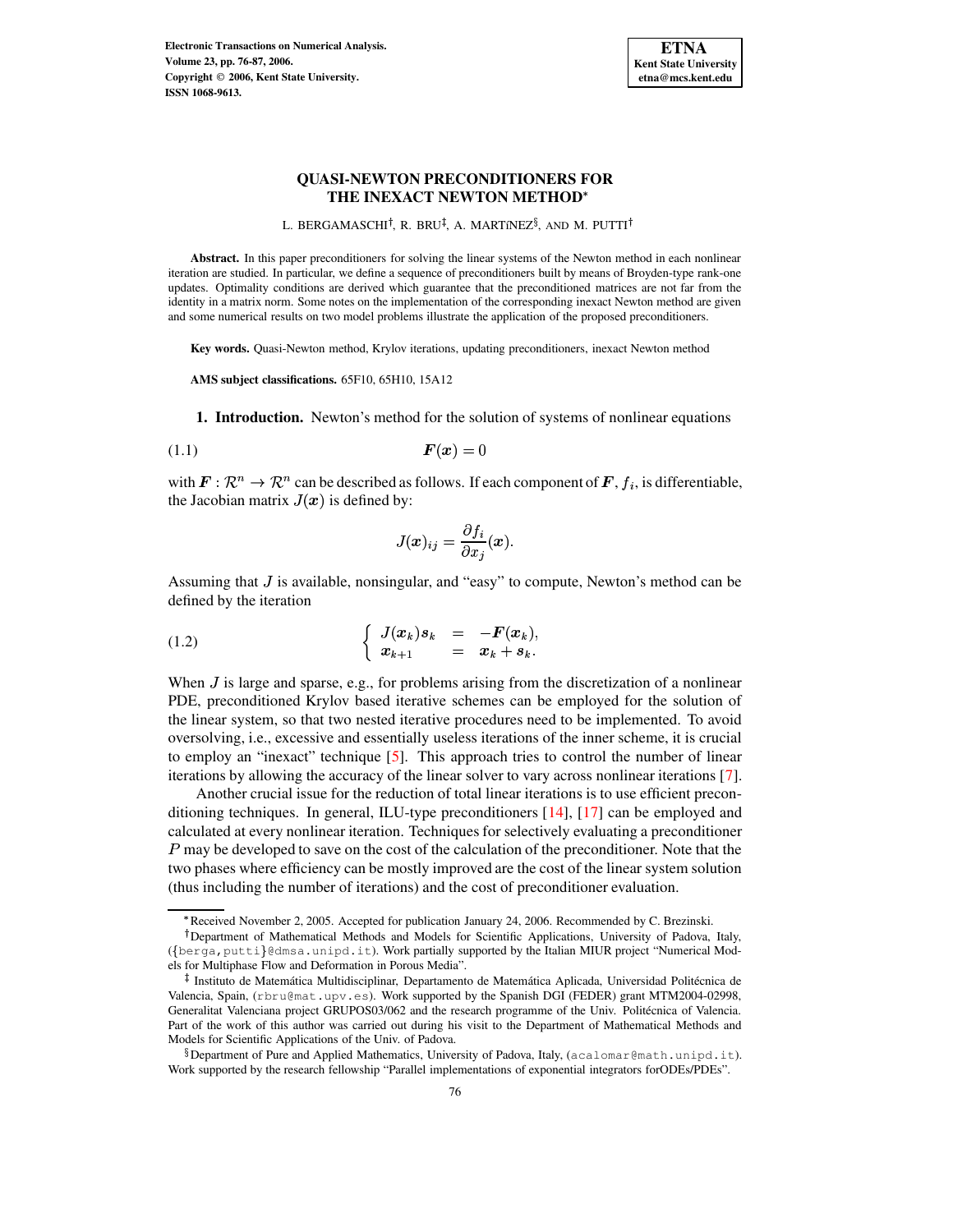In this paper we are mainly concerned with the efficient preconditioning of the linear system. The "optimal" preconditioner  $P$  would minimize the constant  $C$  of:

(1.3) =/>?, <sup>8</sup> @&' A=BC<D#

Note that, ideally one would like  $C$  to be as small as possible or even to tend to zero as  $k \to \infty$ . This requires that information from the nonlinear iterative scheme be taken into account in the evaluation of  $P$ .

Standard preconditioners, such as ILU, are completely unaware of the underlying linearization process. Actually, often the Jacobian matrix tends to become more ill-conditioned as  $k$  grows, giving rise to increased numerical inaccuracies in the calculation of  $P$ .

The approach proposed in this paper is to solve system  $(1.2)$  with an iterative Krylov subspace method, starting with either ILU(0) [\[14\]](#page-11-2) or AINV [\[2\]](#page-11-4) preconditioners, computed from the initial Jacobian, and to update this preconditioner using a rank one sum. A sequence of preconditioners  $P_k$  can thus be defined by imposing the secant condition, as used in the implementation of quasi-Newton methods  $[6]$ . We choose to work with the Broyden update as described for instance in [\[9\]](#page-11-6), and analyze the theoretical properties of the preconditioner and the numerical behavior of the resulting scheme.

Our approach is in the framework of the work of J. M. Martínez in  $[12]$ ,  $[13]$ , where computing the preconditioner of choice (possibly even the null matrix) at every Newton step and then enriching it with a low-rank update is suggested. In these papers the author is mainly concerned with convergence of the Inexact Newton method while we focus on the optimality of the preconditioner at each nonlinear iteration. In addition we solve the Newtonian linear systems using an arbitrary iterative method with the stopping criterion of [\[5\]](#page-11-0), while in Martinez's procedure this criterion is not used and the first iterate of the iterative linear solver should be constructed using the preconditioner. Morales and Nocedal in [\[15\]](#page-11-9) proposed a ranktwo update of the previously computed preconditioner in the acceleration of the Conjugate Gradient (CG) method. The vectors involved in this update do not come from the Newton iteration but they are generated using information from the CG iteration. Another study on updating factorized preconditioners can be found in [\[19\]](#page-11-10).

The paper is organized as follows: Section 2 defines the preconditioner  $P_k$ . In Section 3, we prove that we can make the quantity  $||I - P_k J(x_k)||$  as small as possible. Section 4 gives the main lines of the implementation of the preconditioner application. Section 5 reports some numerical results on two model problems. Finally, Section 6 gives some concluding remarks.

**2. Preconditioning by Broyden update.** The idea is to start with a preconditioner  $P = B_0^{-1}$  for  $J_0$ . If the preconditioner is in the form of a sparse approximate inverse, then  $B_0^{-1}$  is known explicitly. Otherwise, if  $B_0 = LU$  is an incomplete LU factorization, we only can compute  $B_0^{-1}$  times a vector by solving two triangular sparse linear systems.

<span id="page-1-1"></span>The proposed approach tries to evaluate  $P_{k+1} = B_{k+1}^{-1}$  at every Newton iteration by adding to the previous preconditioner a rank one update. Let us write

(2.1) 
$$
B_{k+1} = B_k + uv^T.
$$

<span id="page-1-0"></span>As in the Broyden scheme,  $B_{k+1}$  must satisfy the secant condition

$$
(2.2) \t\t B_{k+1}s_k = \mathbf{y}_k,
$$

where  $\mathbf{y}_k = \mathbf{F}_{k+1} - \mathbf{F}_k$ . To uniquely determine  $\mathbf{u}, \mathbf{v}$ , we also impose that  $B_{k+1}$  be the closest matrix to  $B_k$  in the Frobenius norm among all the matrices satisfying [\(2.2\)](#page-1-0),

<span id="page-1-2"></span>(2.3) 
$$
B_{k+1} = \operatorname*{argmin}_{B:B_{s_k} = y_k} \|B - B_k\|.
$$

<span id="page-1-3"></span>**ETNA Kent State University etna@mcs.kent.edu**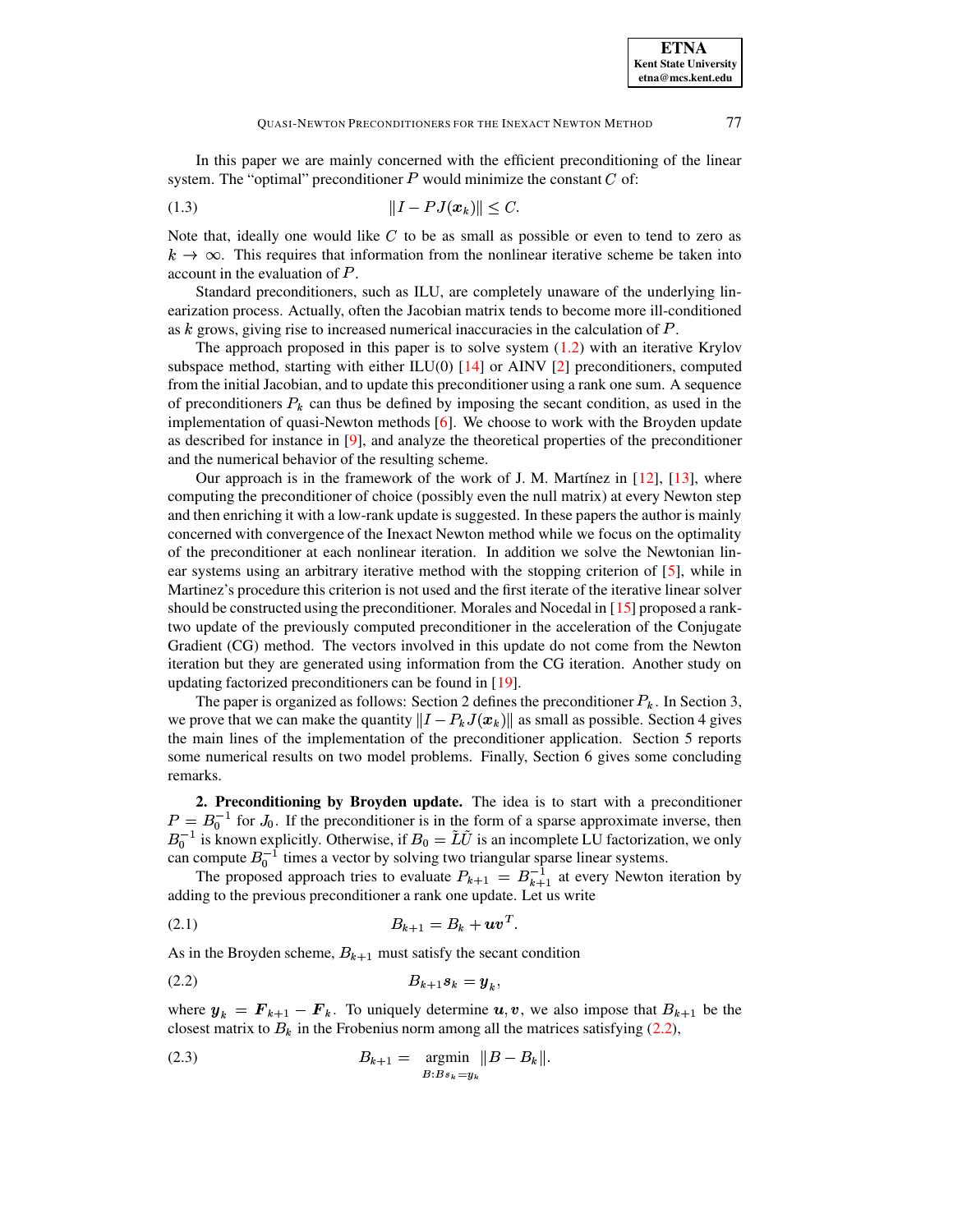

Combining the secant condition [\(2.2\)](#page-1-0) with [\(2.1\)](#page-1-1), since  $B_k s_k + uv^T s_k = y_k$ , we readily obtain:

$$
\boldsymbol{u} = \frac{\boldsymbol{y}_k - B_k \boldsymbol{s}_k}{\boldsymbol{v}^T \boldsymbol{s}_k}.
$$

Condition  $(2.3)$  is satisfied by choosing

$$
v=\frac{s_k}{\|s_k\|}.
$$

Using  $\boldsymbol{u}$  and  $\boldsymbol{v}$  thus defined, for every matrix  $\boldsymbol{B}$  satisfying the secant equation we can write

<span id="page-2-0"></span>
$$
B_{k+1} = B_k + \frac{Bs_k - B_ks_k}{s_k^Ts_k}s_k^T
$$

from which, taking Frobenius norms, we have that

$$
||B_{k+1}-B_k|| = \left\|\frac{Bs_k-B_ks_k}{s_k^Ts_k}s_k^T\right\| \leq ||B-B_k|| \cdot \left\|\frac{s_ks_k^T}{s_k^Ts_k}\right\| = ||B-B_k||,
$$

and thus [\(2.3\)](#page-1-2) holds. The expression for  $B_{k+1}$  is then written as

(2.4) 
$$
B_{k+1} = B_k + \frac{(y_k - B_k s_k) s_k^T}{s_k^T s_k}.
$$

<span id="page-2-1"></span>The final preconditioner  $P_{k+1} = B_{k+1}^{-1}$  can be obtained by inversion using the Sherman-Morrison formula to yield:

(2.5) 
$$
B_{k+1}^{-1} = B_k^{-1} - \frac{\left(B_k^{-1}y_k - s_k\right)s_k^T B_k^{-1}}{s_k^T B_k^{-1} y_k}.
$$

In the next section we will prove that  $||I - B_k^{-1} J(x_k)||$  can be made as small as possible by suitable choices of the initial guess  $x_0$  and the initial preconditioner  $B_0$ . Note that this makes our preconditioner almost ideal in the sense of [\(1.3\)](#page-1-3).

REMARK 2.1. *The definition of our preconditioner and the convergence analysis that follows is similar to the corresponding developments of Broyden's method, as reported in [\[9\]](#page-11-6). The main difference is that in our case the new update is calculated by Newton iteration using the real and not the approximate Jacobian matrix. Thus in all the following steps we need to take into account that*  $\boldsymbol{y}_k - B_k \boldsymbol{s}_k \neq \boldsymbol{F}_{k+1}$ *.* 

**3. Convergence analysis.** We will make the *standard assumptions* on .

- 1. Equation  $(1.1)$  has a solution  $x^*$ .
- 2.  $J(x): \Omega \to \mathcal{R}^{n \times n}$  is Lipschitz continuous with Lipschitz constant  $\gamma$ .
- 3.  $J(x^*)$  is nonsingular.

We will now bound the norm of the difference between  $B_{k+1}$  and  $J(x_{k+1})$  in terms of the errors in the current and new iterates. It is convenient to indicate with the subscript  $c$  every vector or matrix referring to the current iterate and with  $+$  every quantity referring to the new iterate  $k + 1$ . Following this notation Newton's method can be stated as

(3.1) 
$$
J_c s = -\boldsymbol{F}_c,
$$

$$
\boldsymbol{x}_+ = \boldsymbol{x}_c + \boldsymbol{s}.
$$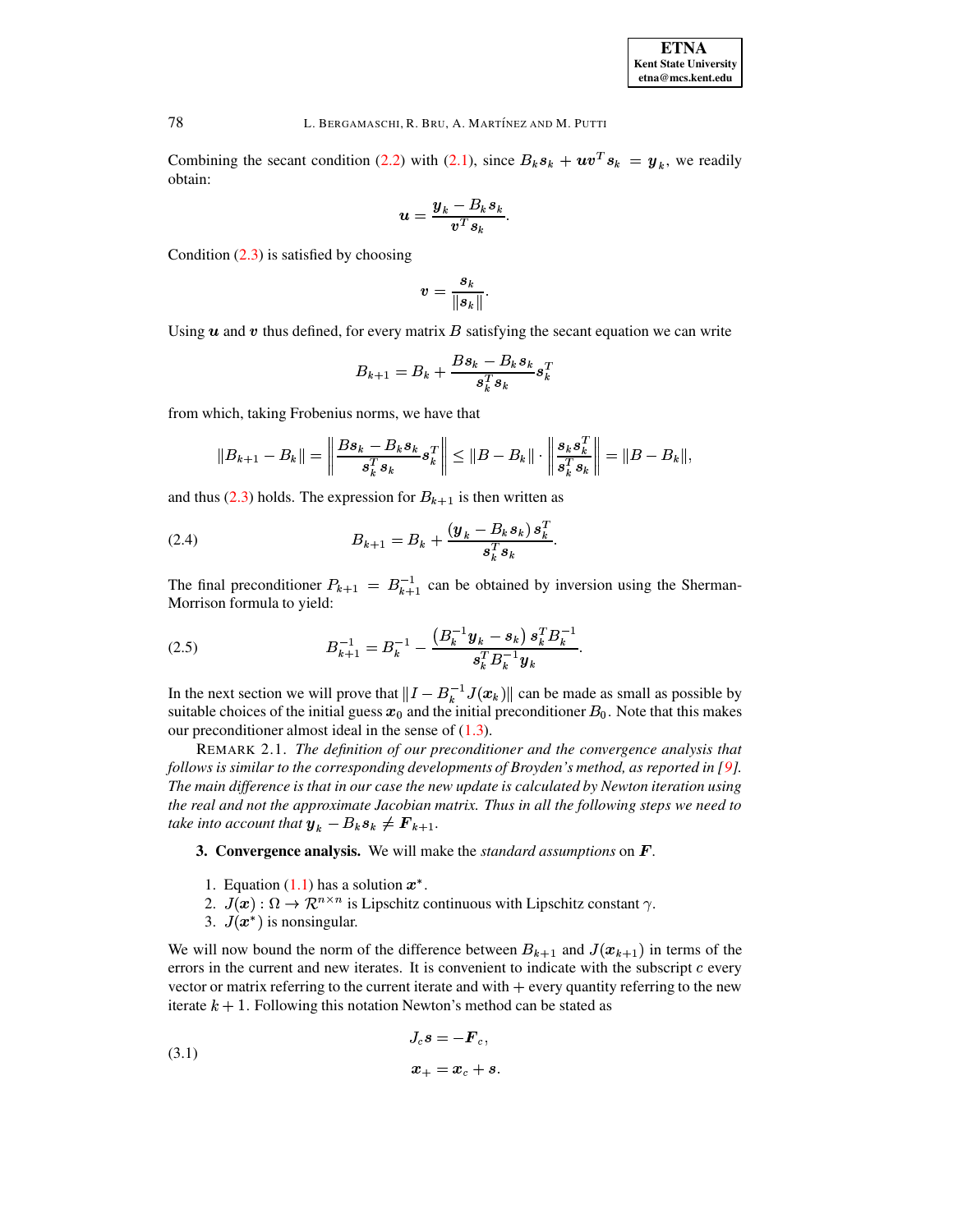We define the error vectors

$$
\boldsymbol{e}_+=x^*-x_+,\qquad \boldsymbol{e}_c=x^*-x_c
$$

and the error matrices

$$
E_+=B_+-J(\pmb{x}^*),\quad E_c=B_c-J(\pmb{x}^*).
$$

The next lemma is the analog of Theorem 7.2.2 in [\[9\]](#page-11-6). It states that the sequence  ${B_k}$ remains close to  $J(x^*)$  as  $x_k$  approaches  $x^*$ .

LEMMA 3.1. *Let the standard assumptions hold. Then*

$$
|E_{+}|| \leq ||E_{c}|| + \gamma \frac{(||e_c|| + ||e_+||)}{2}.
$$

*Proof.* Since

<span id="page-3-1"></span>
$$
(B_c - J_c)\boldsymbol{s} - \boldsymbol{F}_c = B_c \boldsymbol{s} = J(\boldsymbol{x}^*)\boldsymbol{s} + E_c \boldsymbol{s},
$$

we have

<span id="page-3-0"></span>(3.2)  
\n
$$
E_c \mathbf{s} = (B_c - J_c) \mathbf{s} - J(\mathbf{x}^*) \mathbf{s} - \mathbf{F}_c
$$
\n
$$
= (B_c - J_c) \mathbf{s} - \mathbf{F}_+ + (\mathbf{F}_+ - \mathbf{F}_c - J(\mathbf{x}^*) \mathbf{s})
$$
\n
$$
= (B_c - J_c) \mathbf{s} - \mathbf{F}_+ + \int_0^1 (J(x_c + ts) - J(\mathbf{x}^*)) dt
$$
\n
$$
= (B_c - J_c) \mathbf{s} - \mathbf{F}_+ + \Delta_c \mathbf{s},
$$

where  $\Delta_c = \int_0^1 (J(x_c + ts) - J(s))$  $J(x_c + ts) - J(x^*)) dt$ . From [\(2.4\)](#page-2-0) we can write

(3.3) 
$$
E_{+} = B_{+} - J(x^{*}) = B_{c} - J(x^{*}) + \frac{(F_{+} - F_{c} - B_{c}s) s^{T}}{s^{T}s}.
$$

Then, setting  $P_s = \frac{3\varepsilon}{T}$  and substitu  $\frac{35}{s^T s}$  and substituting [\(3.2\)](#page-3-0) into [\(3.3\)](#page-3-1) we obtain

<span id="page-3-3"></span>(3.4)  
\n
$$
E_{+} = E_{c} + (B_{c} - J_{c})P_{s} - E_{c}P_{s} + \Delta_{c}P_{s} - (\mathbf{F}_{c} + B_{c}s) \frac{s^{T}}{s^{T}s}
$$
\n
$$
= E_{c} (I - P_{s}) + (B_{c} - J_{c})P_{s} + \Delta_{c}P_{s} - (\mathbf{F}_{c} + B_{c}s) \frac{s^{T}}{s^{T}s}
$$
\n
$$
= E_{c} (I - P_{s}) + \Delta_{c}P_{s}.
$$

Using the standard assumptions and taking norms, since  $||P_s|| = 1$  we have<br> $||E_{\perp}|| < ||E_{\perp}|| + ||\Delta_s||$ 

(3.5) 
$$
||E_{+}|| \le ||E_{c}|| + ||\Delta_{c}||
$$

$$
\le ||E_{c}|| + \gamma \frac{(||e_{c}|| + ||e_{+}||)}{2}.
$$

<span id="page-3-2"></span>The next Lemma [3.2](#page-3-2) and Theorem [3.3](#page-4-0) prove that if the initial Newton point  $x_0$  is sufficiently near the solution, and  $B_0$  sufficiently near  $J(x^*)$ , then the sequence  $\{B_k^{-1}\}\$ is well defined. The proof of Lemma [3.2](#page-3-2) is not given since it is analogous to that of Theorem 7.2.3 in [\[9\]](#page-11-6).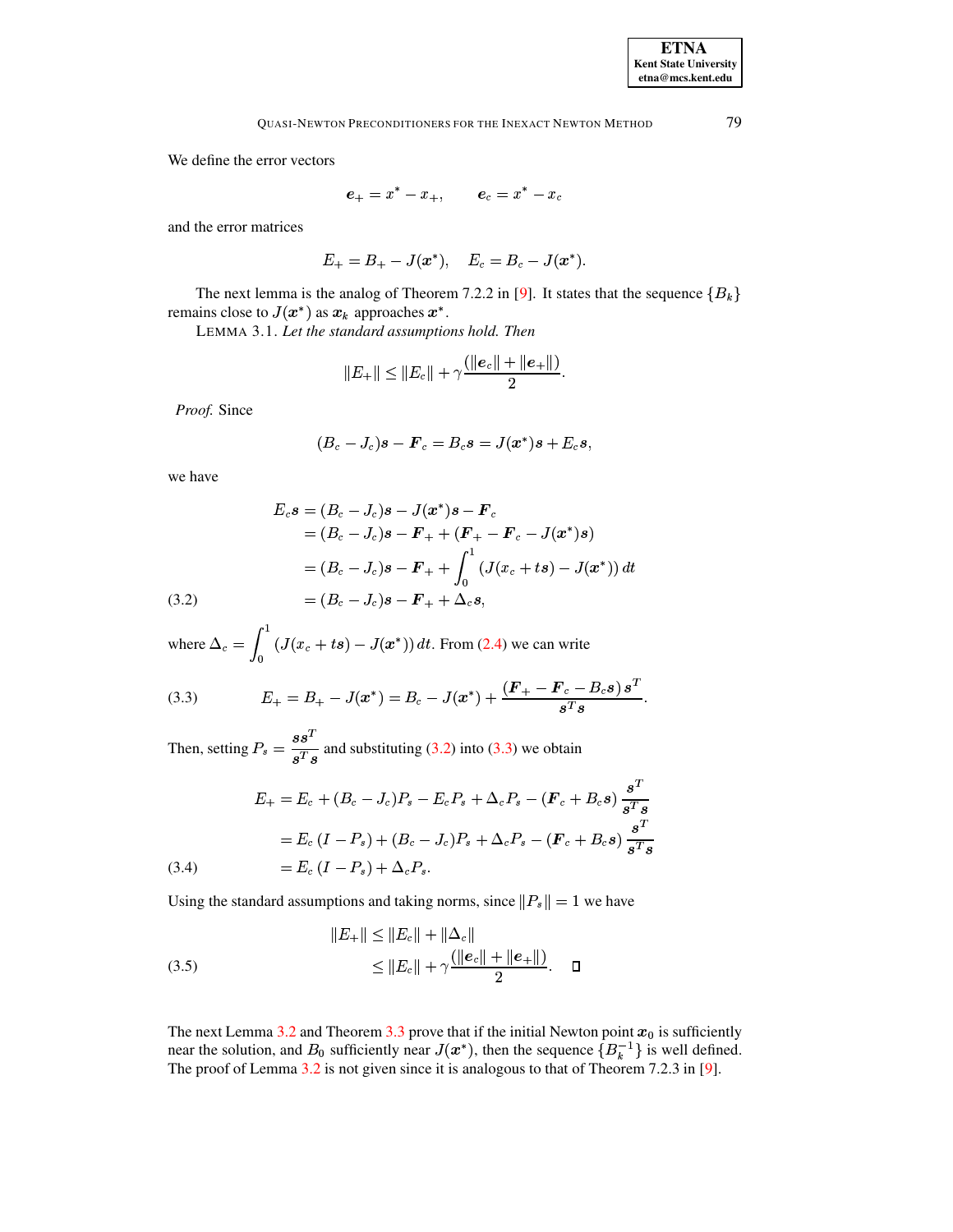| <b>ETNA</b>                  |
|------------------------------|
| <b>Kent State University</b> |
| etna@mcs.kent.edu            |

LEMMA 3.2. Let the standard assumptions hold. Fix  $\delta_1 > 0$ . Then there are  $\delta$ ,  $\delta_B$  such that if  $||e_0|| < \delta$  and  $||E_0|| < \delta_B$  then  $||E_k|| < \delta_1$ ,  $\forall k > 0$ .<br>THEOREM 3.3. Let the standard assumptions hold. Define  $\alpha = ||J(x^*)^{-1}||$ . Fix

 $0 < \delta_1 < \frac{1}{\alpha}$ . Then there exist  $\delta$  and  $\delta_B$  such that if  $||e_0|| < \delta$  and  $||E_0|| < \delta_B$  then

<span id="page-4-0"></span>(3.6) 
$$
||B_+^{-1}|| < \frac{\alpha}{1 - \delta_1 \alpha}.
$$

Proof. From Lemma 3.2

<span id="page-4-1"></span>
$$
||B_{+}^{-1}|| = ||B_{+}^{-1} - J(x^{*})^{-1} + J(x^{*})^{-1}||
$$
  
\n
$$
\leq ||B_{+}^{-1} - J(x^{*})^{-1}|| + ||J(x^{*})^{-1}||
$$
  
\n
$$
= ||B_{+}^{-1} (B_{+} - J(x^{*})) J(x^{*})^{-1}|| + ||J(x^{*})^{-1}||
$$
  
\n
$$
= ||B_{+}^{-1} E_{+} J(x^{*})^{-1}|| + ||J(x^{*})^{-1}||
$$
  
\n(3.7)  
\n
$$
< ||B_{+}^{-1}|| \delta_{1} \alpha + \alpha.
$$

Rewriting  $(3.7)$  we have

$$
\|B_+^{-1}\| \left(1 - \delta_1 \alpha\right) < \alpha
$$

from which the thesis, by the hypothesis  $\delta_1 \alpha < 1$ .  $\Box$ 

We now prove that we can make  $||I - B_k^{-1}J(x_k)||$  as small as possible. To this end we need the following two Lemmas which bound the difference between  $B_k$  and  $J(x_k)$ . LEMMA 3.4. Let the standard assumptions hold. Then setting

$$
E'_{+} = B_{+} - J_{+}
$$
, and  $E'_{c} = B_{c} - J_{c}$ ,

we have

$$
||E_+'|| \leq ||E_c'|| + \gamma \frac{3}{2} (||e_c|| + ||e_+||).
$$

*Proof.* Since  $E'_+ = E_+ + J(x^*) - J_+ = E_+ + \Delta J_+$  and  $E'_c = E_c + J(x^*) - J_c =$  $E_c + \Delta J_c$ , eq. (3.4) becomes

(3.8) 
$$
E'_{+} = \Delta J_{+} + (E'_{c} - \Delta J_{c})(I - P_{s}) + \Delta_{c}P_{s}
$$

$$
= E'_{c}(I - P_{s}) - \Delta J_{c}(I - P_{s}) + \Delta J_{+} + \Delta_{c}P_{s}
$$

Now taking norms, and using the standard assumptions,

<span id="page-4-3"></span>
$$
||E'_{+}|| \le ||E'_{c}|| + \gamma ||e_{c}|| + \gamma ||e_{+}|| + \gamma \frac{||e_{c}|| + ||e_{+}||}{2}
$$

<span id="page-4-2"></span>and the thesis holds.  $\square$ 

LEMMA 3.5. Let the standard assumptions hold. Fix  $\delta_1' > 0$ . Then there are  $\delta$ ,  $\delta_B$  such that if  $||e_0|| < \delta$  and  $||E'_0|| < \delta'_B$  then  $||E'_k|| < \delta'_1$ ,  $\forall k > 0$ . *Proof.* Analogous to that of Lemma 3.2.  $\Box$ 

The next theorem will establish a bound of  $||I - B_+^{-1}J_+||$  in terms of  $||J(\mathbf{x}^*)^{-1}||$ .

80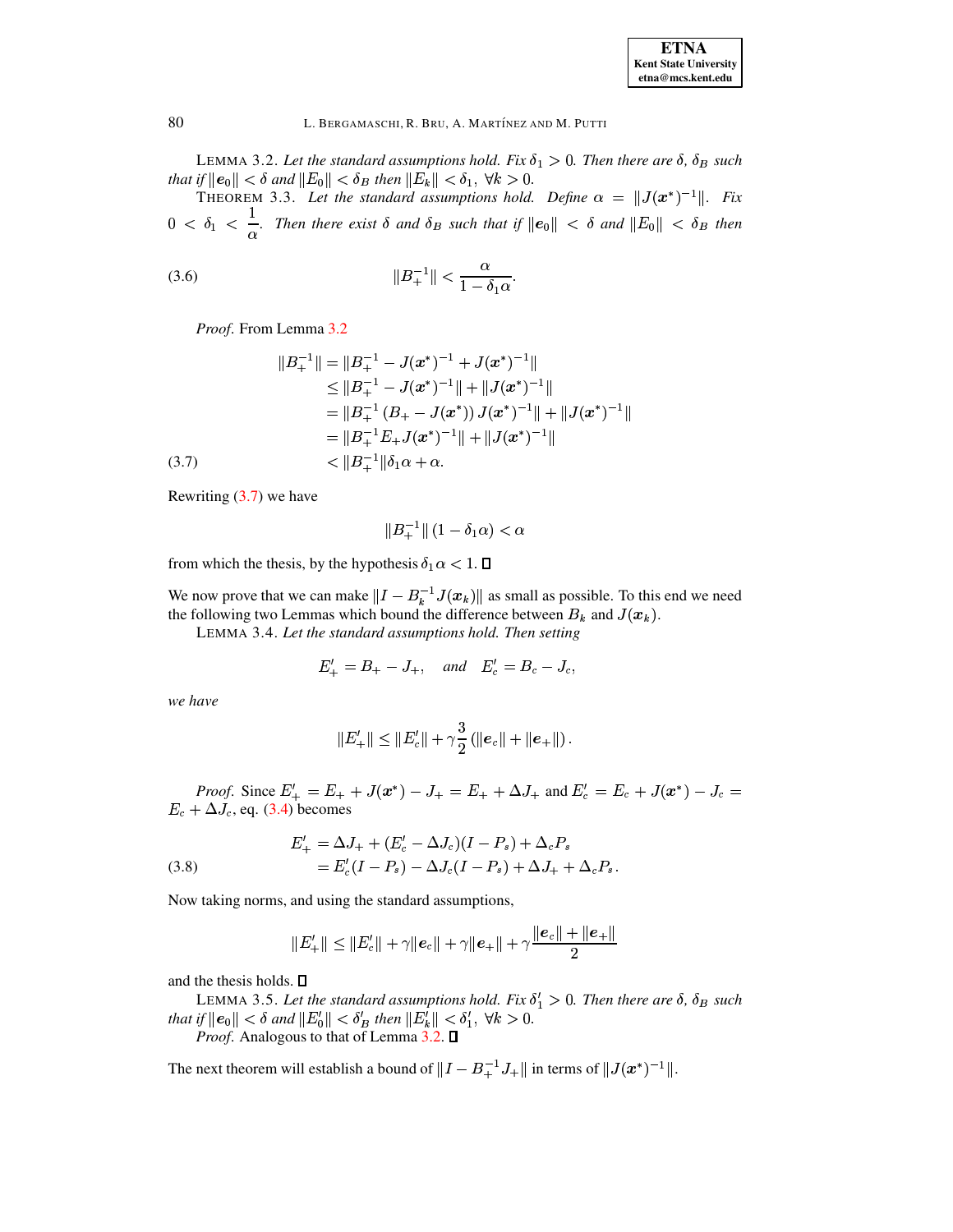| <b>ETNA</b>                  |
|------------------------------|
| <b>Kent State University</b> |
| etna@mcs.kent.edu            |

THEOREM 3.6. Let the standard assumptions hold. Fix  $0 < \delta_1 < \frac{1}{\alpha}$ ,  $\delta'_1 > 0$ . Then there are  $\delta$ ,  $\delta_B$ ,  $\delta'_B$  such that if  $||e_0|| < \delta$ ,  $||E_0|| < \delta_B$  and  $||E'_0|| < \delta'_B$  then

$$
||I - B_+^{-1} J_+|| < \frac{\delta'_1 \alpha}{1 - \delta_1 \alpha}.
$$

*Proof.* Let  $\delta$ ,  $\delta_B$ ,  $\delta'_B$  be as in Lemmas 3.2 and 3.5. From Lemma 3.5 and Theorem 3.3 we have

$$
(3.9) \t\t\t ||I - B_+^{-1}J_+|| = ||B_+^{-1} (B_+ - J_+)|| \le ||B_+^{-1}|| ||E_+'|| < \frac{\delta_1' \alpha}{1 - \delta_1 \alpha}. \t\t \Box
$$

4. Notes on implementation. In this section we give the main lines of the implementation of the product of our preconditioner times a vector, which is needed when using a preconditioned Krylov method.

At a certain nonlinear iteration level, k, and given a vector  $z_k^{(l)}$ , we want to compute

$$
(4.1) \t\t\t c = B_k^{-1} z_k^{(l)}
$$

Here with superscript l we indicate the linear iteration index. For  $k \geq 0$ ,  $B_{k+1}$  is given inductively by  $(2.5)$ :

(4.2) 
$$
B_{k+1}^{-1} = B_k^{-1} - \frac{\left(B_k^{-1}y_k - s_k\right)s_k^T B_k^{-1}}{s_k^T B_k^{-1} y_k}
$$

If we set  $v_k = \frac{s_k}{\|s_k\|}$ ,  $u_k = \frac{y_k - B_k s_k}{\|s_k\|}$  and  $w_k = \frac{B_k^{-1} u_k}{1 + v_k^T B_k^{-1} u_k}$ , then

<span id="page-5-0"></span>(4.3) 
$$
B_k^{-1} = (I - \mathbf{w}_{k-1} \mathbf{v}_{k-1}^T) B_{k-1}^{-1}
$$

$$
= (I - \mathbf{w}_{k-1} \mathbf{v}_{k-1}^T) (I - \mathbf{w}_{k-2} \mathbf{v}_{k-2}^T) \cdots (I - \mathbf{w}_0 \mathbf{v}_0^T) B_0^{-1}
$$

At the initial nonlinear iteration  $k = 0$ , under the hypothesis that  $B_0^{-1}$  (or  $B_0$ ) is explicitly known, we simply have

$$
\boldsymbol{c} = B_0^{-1} \boldsymbol{z}_0^{(l)}
$$

If  $k=1$ .

$$
c = B_1^{-1} \mathbf{z}_1^{(l)} = \left( I - \mathbf{w}_0 \mathbf{v}_0^T \right) B_0^{-1} \mathbf{z}_1^{(l)}.
$$

Before doing this we have to compute  $\mathbf{w}_0 = \frac{B_0^{-1} \mathbf{u}_0}{1 + \mathbf{v}_0^T B_0^{-1} \mathbf{u}_0}$ .

If  $k > 1$ , let us suppose that  $u_i, v_i, w_i$  are known,  $i = 0, ..., k - 2$ . Then to be able<br>to compute  $c = B_k^{-1} z_k^{(l)}$ , before starting the linear system solution we have to evaluate  $v_{k-1}, u_{k-1}$  and  $w_{k-1} = \frac{u'_{k-1}}{1 + v_{k-1}^T u'_{k-1}}$  where  $u'_{k-1} = B_{k-1}^{-1} u_{k-1}$  can be evaluated using (4.3) at the price of an application of  $B_0^{-1}$ ,  $k-1$  dot products and  $k-1$  daxpy operations. Now we are ready to compute

$$
\mathbf{c} = (I - \mathbf{w}_{k-1} \mathbf{v}_{k-1}^T) (I - \mathbf{w}_{k-2} \mathbf{v}_{k-2}^T) \cdots (I - \mathbf{w}_0 \mathbf{v}_0^T) B_0^{-1} \mathbf{z}_k^{(l)}
$$

at the price of an application of  $B_0^{-1}$ , k dot products and k daxpy operations.

Note that the updating of the preconditioner just described, being based on scalar products and daxpy operations, is well suited to parallelization.

81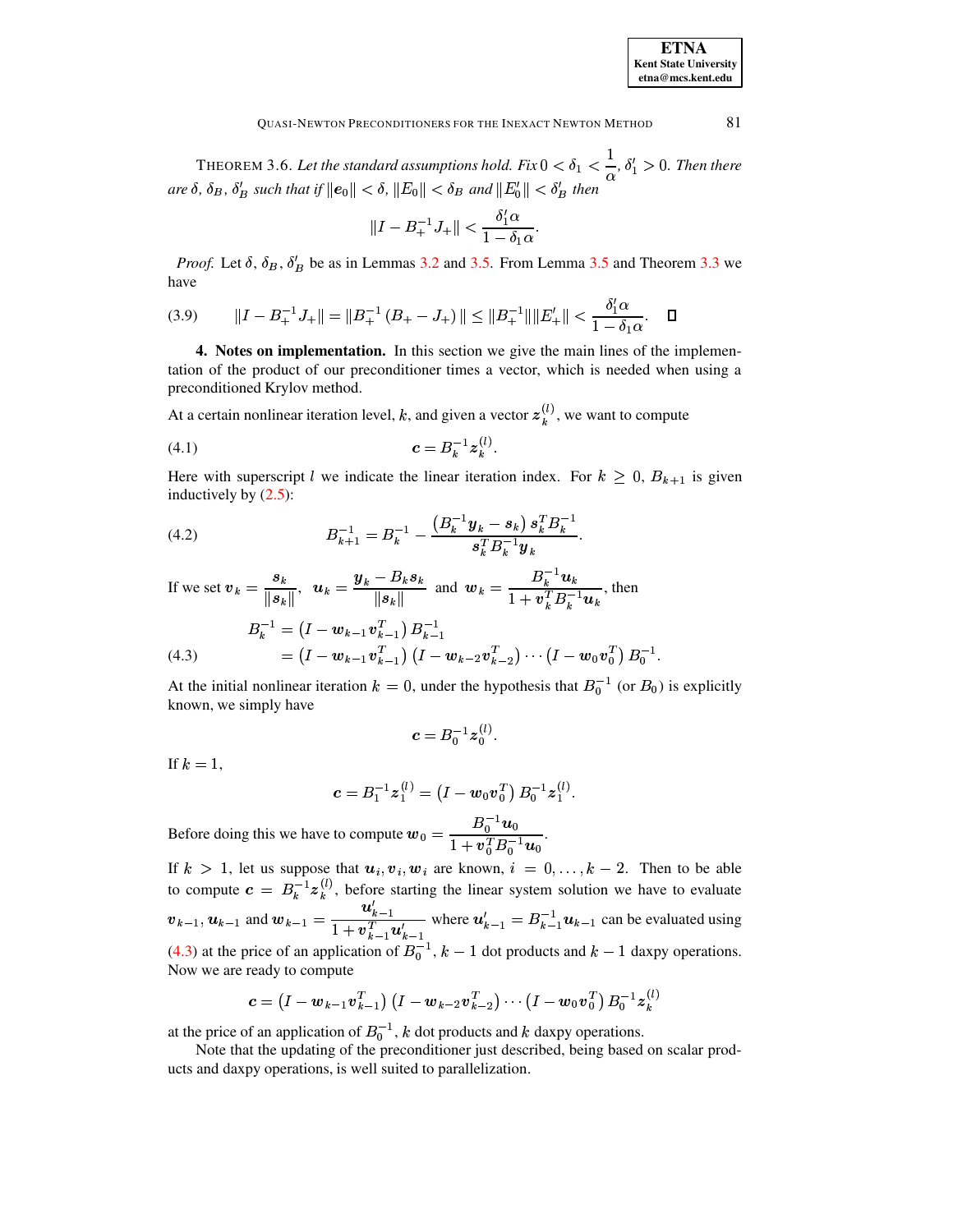**4.1. The Newton-Broyden algorithm.** The implementation of the Inexact Newton method requires the definition of a stopping criterion for the linear solver  $(1.2)$  based on the nonlinear residual. Following [\[5\]](#page-11-0), we stop the linear iteration as soon as the following test is satisfied

<span id="page-6-0"></span>(4.4) 
$$
||J(x_k)s_k + F(x_k)|| \leq \eta_k ||F(x_k)||.
$$

Superlinear or even quadratic convergence of the Inexact Newton method can be achieved by properly setting the sequence  $\{\eta_k\}$ .

We can now write the Newton-Broyden Algorithm as follows:

NEWTON-BROYDEN (NB) ALGORITHM Input:  $\boldsymbol{x}_0, \boldsymbol{F}, \boldsymbol{n} l max, \text{tol}$  $\bullet\,$  while  $\|\boldsymbol{F}(\boldsymbol{x}_k)\|>$  tol and  $k< n l max$  do 1. Compute  $B_0(B_0^{-1})$  approximating  $J_0(J_0^{-1}); k = 0$ 2. IF  $k > 0$  THEN update  $B_k^{-1}$  from  $B_{k-1}^{-1}$ . 3. Solve  $J(x_k) s_k = -F(x_k)$  by a Krylov method with preconditioner  $B_k^{-1}$  and tolerance  $\eta_k$ . 4.  $x_{k+1} = x_k + s_k$ 5.  $k = k + 1$  $\bullet$  END WHILE

Since the actual computation of the preconditioner is never performed explicitly, the stated algorithm suffers from two main drawbacks, namely increasing costs of memory for  $w_k$  and  $v_k$  and of preconditioner application. These drawbacks are common to many iterative schemes, such as for example sparse (Limited Memory) Broyden implementations [\[16\]](#page-11-11), GMRES [\[18\]](#page-11-12) and Arnoldi method for eigenvalue problems [\[11\]](#page-11-13). Several options can be devised to alleviate these difficulties, all based on variations of a restart procedure, by which the scheme is reset after a chosen number of iterations. Our implementation is described in the following section.

**4.2. Restart.** If the number of nonlinear iterations is high (e.g. more than ten iterations), the application of Broyden preconditioner may be too expensive to be counterbalanced by a reduction in the iteration number. To this aim we define  $k_{\text{max}}$  the maximum number of rank one corrections we allow. After  $k_{\text{max}}$  nonlinear iterations the previous computed  $w_i, v_i, i = 1, \ldots, k_{\text{max}}$  are discarded, and a new preconditioner  $B_0^{-1}$  is computed.

RESTARTED NEWTON-BROYDEN (RNB) ALGORITHM Input:  $\boldsymbol{x}_0, \boldsymbol{F}, k_{\max}, nlmax,$  tol • Compute  $B_0(B_0^{-1})$  approximating  $J_0(J_0^{-1})$ ;  $k=0$ , restart=TRUE  $\bullet\,$  while  $\|\boldsymbol{F}(\boldsymbol{x}_k)\|>$  tol and  $k< n l max$  do 1. IF (NOT restart) THEN update  $B_k^{-1}$  from  $B_{k-1}^{-1}$ ; restart = FALSE. 2. Solve  $J(x_k) s_k = -F(x_k)$  by a Krylov method with preconditioner  $B_k^{-1}$  and tolerance  $\eta_k$ . 3.  $x_{k+1} = x_k + s_k$ 4.  $k = k + 1$ 5. IF  $k$  mod  $k_{\text{max}} = 0$  then **–** restart = TRUE; compute  $B_k(B_k^{-1})$  approximating  $J_k(J_k^{-1})$ ½ END WHILE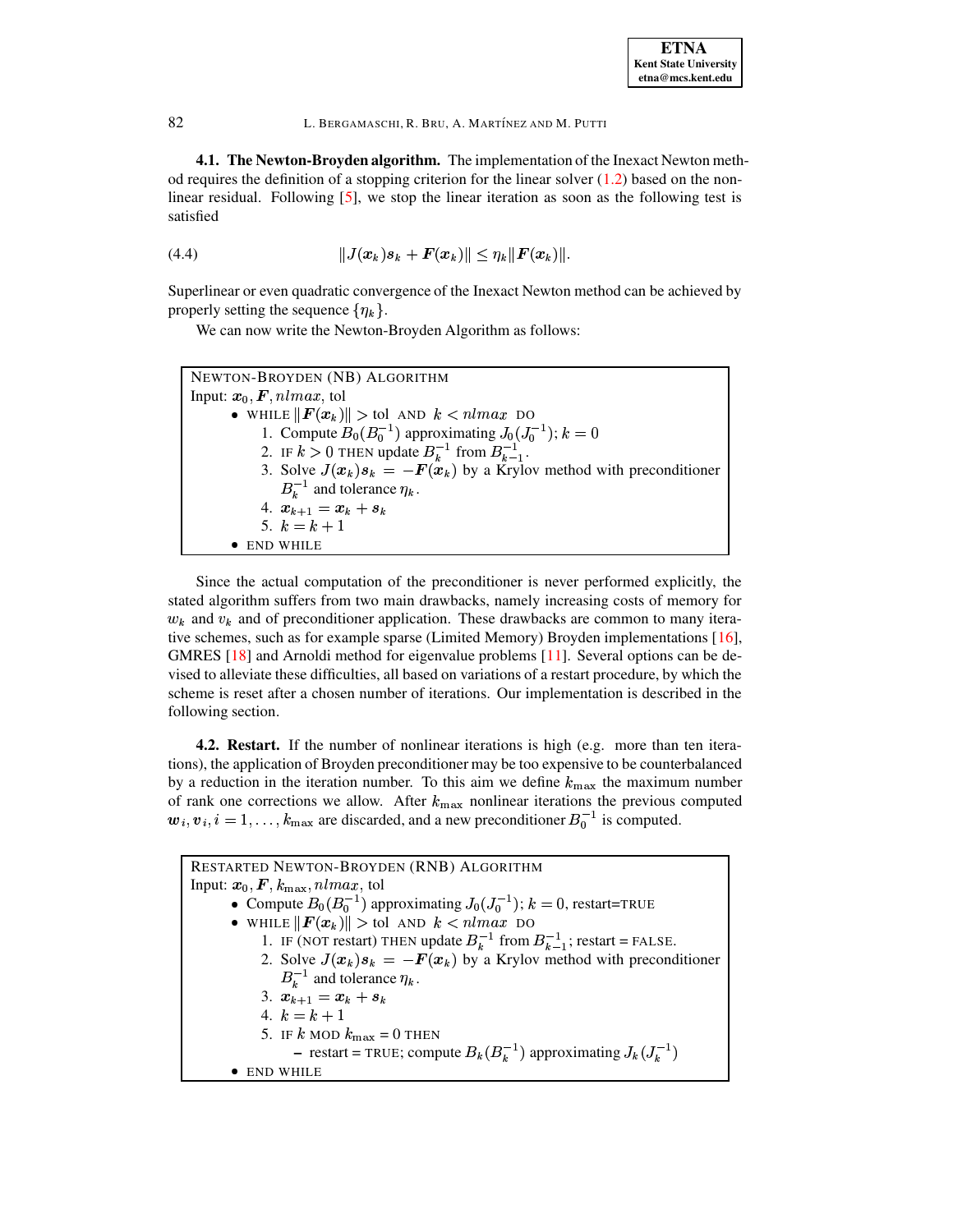REMARK 4.1. Our preconditioner can be viewed as a particular case of the one defined in [12] as  $B_k = C(\mathbf{x}_k) + A_k$ , where we set

$$
C(\boldsymbol{x}_k) = \begin{cases} ILU/AINV(J_k), & if k \text{ MOD } k_{\text{max}} = 0, \\ 0, & otherwise. \end{cases}
$$

5. Numerical results. In this section we report the numerical performance of our preconditioners in solving two nonlinear test problems of large size. As initial preconditioners  $(B_0)$ , we consider either the incomplete Cholesky factorization ILU(0) [14] or the approximate inverse preconditioner AINV [2], [3]. Note that, in the first case,  $B_0$  is known and the application of  $B_0^{-1}$  results in two triangular sparse linear system solutions. On the other hand,  $B_0^{-1}$  is explicitly provided by AINV, as the product of two sparse triangular factors, and hence its application needs two matrix-vector products. Our aim is to give experimental evidence that the Broyden correction, implemented as explained in the previous sections, produces an acceleration of the convergence of the iterative solver, independently of the initial preconditioner of choice.

All the numerical experiments were performed on a Compaq ES40 equipped with an alpha-processor "ev6.8" at 833Mhz, 4.5 GB of core memory, and 16 MB of secondary cache. The CPU times are measured in seconds. The solution of systems (2) is performed by the BiCGstab iterative method  $\lceil 20 \rceil$  because in our examples the Jacobian is symmetric but is not guaranteed to be positive definite. We stop the iteration whenever the exit test  $(4.4)$  with constant  $\eta_k = 10^{-4}$  is fulfilled.

5.1. Example 1: the Bratu problem. We consider a generalization of the classical discrete Bratu problem [8]:

<span id="page-7-0"></span>
$$
Au = \lambda D(u)
$$
,  $D = \text{diag}(\exp(u_1), \dots, \exp(u_n))$ 

where  $A$  is a symmetric positive definite matrix arising from a 2d or 3d discretization of the diffusion equation on the unitary domain:

$$
(5.1)\qquad \qquad -\nabla\left(K\nabla u\right) = f
$$

with variable diffusion coefficient K, and  $\lambda$  is a real parameter. We used  $\lambda = 1$  and  $x_0 =$  $(0.1, \ldots, 0.1)^T$ . We consider matrices arising from discretization employing Finite Elements (FE) and Mixed Finite Elements (MFE).

**5.1.1. 2d MFE discretization.** Matrix A has 28600 rows and 142204 nonzero elements. It arises from a Mixed Finite Element discretization of the diffusion operator (with constant  $K \equiv 1$ ) in two spatial dimensions on triangles of uniform sizes.

Tables 5.1 and 5.2 report the results of the nonlinear convergence, giving the number of nonlinear iterations, the cumulative number of linear iterations, the total CPU time and the CPU time needed to evaluate the preconditioner (computation of  $B_0^{-1}$  when needed plus all the updates). When the Broyden acceleration is used, we also provide the values of  $k_{\text{max}}$ . With ILU(0)( $J_0$ ) we mean that the preconditioner is computed once and for all at the beginning of the nonlinear iteration, while  $\text{ILU}(0)(J_k)$  indicates that the incomplete factorization is accomplished at each nonlinear iteration.

In both cases  $(B_0 = ILU(0)/AINV)$  the RNB algorithm produces an acceleration in terms of both number of iterations and CPU time. The simple NB algorithm (without restart) appears to be less efficient. This is not surprising since the results of Theorem 3 only hold when  $x_0$  is near the solution. In the NB algorithm,  $B_0$  is computed only once, when the iterate is still far from  $x^*$ , while in the RNB approach, the "initial" preconditioner is computed every  $k_{\text{max}}$  iterations, thus taking advance from the nonlinear convergence.

83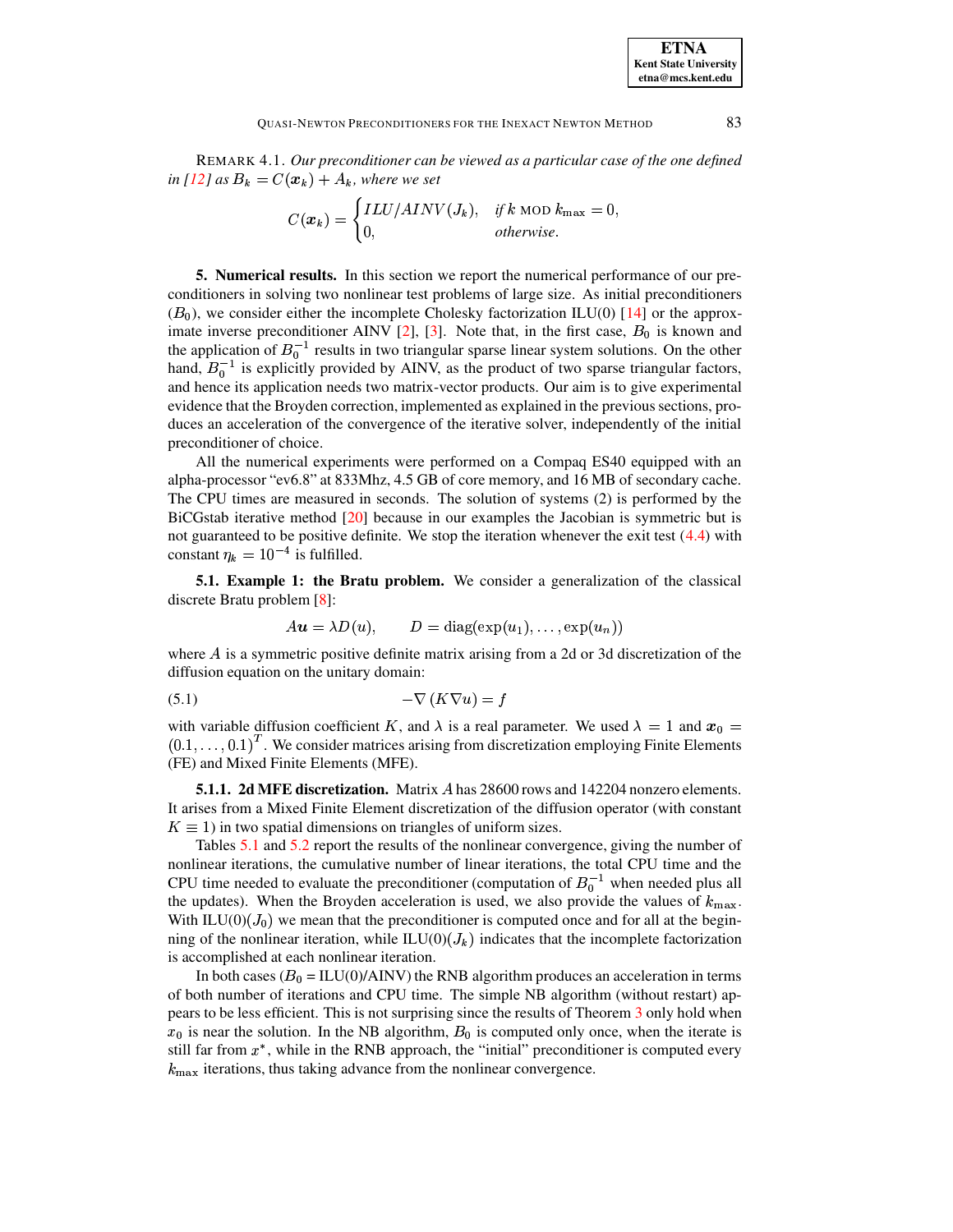| TABLE 5.1                                   |  |
|---------------------------------------------|--|
| Results on MFE matrix with $B_0 = ILU(0)$ . |  |

<span id="page-8-0"></span>

| preconditioner          | $k_{\rm max}$  | nlit | iter | <b>CPU</b> |         |
|-------------------------|----------------|------|------|------------|---------|
|                         |                |      |      | tot        | precond |
| ILU(0)(J <sub>0</sub> ) |                |      | 851  | 11.59      | 0.01    |
| $ILU(0)(J_k)$           |                | 7    | 754  | 8.65       | 0.04    |
| $RNB-ILU(0)$            | 1              | 7    | 442  | 6.51       | 0.08    |
| $RNB-ILU(0)$            | $\mathfrak{D}$ | 7    | 470  | 6.56       | 0.06    |
| $RNB-ILU(0)$            | 3              | 7    | 501  | 6.93       | 0.06    |
| $RNB-ILU(0)$            | 5              |      | 529  | 7.09       | 0.06    |
| $NB-ILU(0)$             | $\infty$       | 6    | 515  | 9.67       | 0.06    |
|                         |                |      |      |            |         |

TABLE 5.2 *Results on MFE matrix with*  $B_0 = \text{AINV}(0.1)$ .

<span id="page-8-1"></span>

| preconditioner       | $k_{\rm max}$ | nlit | iter | CPU   |         |
|----------------------|---------------|------|------|-------|---------|
|                      |               |      |      | tot   | precond |
| AINV(0.1) $(J_0)$    |               |      | 882  | 18.35 | 0.17    |
| AINV $(0.1)$ $(J_k)$ |               |      | 908  | 19.70 | 1.27    |
| $RNB-AINV(0.1)$      | 1             | 8    | 574  | 14.62 | 1.57    |
| $RNB-AINV(0.1)$      | 2             | 7    | 517  | 13.07 | 0.81    |
| $RNB-AINV(0.1)$      | 3             | 7    | 647  | 16.10 | 0.63    |
| $RNB-AINV(0.1)$      | 4             |      | 502  | 12.61 | 0.44    |
| $RNB-AINV(0.1)$      | 5             | 7    | 561  | 14.08 | 0.44    |
| $NB-AINV(0.1)$       | $\infty$      |      | 655  | 17.15 | 0.26    |

**5.2. Example 2.** We consider here a slight modification of the Bratu problem which leads to an increasingly ill-conditioned Jacobian matrix. This is easily accomplished by taking a negative value for the parameter  $\lambda$ . We choose to work with  $\lambda = -1$  and the same initial vector as in the previous example.

TABLE 5.3 *Results on MFE matrix with*  $B_0 = ILU(0)$ .

<span id="page-8-2"></span>

| preconditioner          | $k_{\rm max}$               | nlit | iter | <b>CPU</b> |         |  |
|-------------------------|-----------------------------|------|------|------------|---------|--|
|                         |                             |      |      | tot        | precond |  |
| $\text{ILU}(0)$ $(J_0)$ |                             | 14   | 849  | 15.61      | 0.01    |  |
| ILU(0) $(J_k)$          |                             | 14   | 597  | 7.04       | 0.08    |  |
| $RNB-ILU(0)$            | 1                           | 14   | 436  | 6.51       | 0.15    |  |
| $RNB-ILU(0)$            | $\mathcal{D}_{\mathcal{L}}$ | 14   | 415  | 6.56       | 0.12    |  |
| $RNB-ILU(0)$            | 3                           | 14   | 419  | 6.93       | 0.11    |  |
| $RNB-ILU(0)$            | 4                           | 14   | 407  | 7.09       | 0.11    |  |
| $NB-ILU(0)$             | $\infty$                    | 15   | 595  | 14.86      | 0.17    |  |

**5.2.1. 2d MFE discretization.** We report in Table [5.3](#page-8-2) the results of the various algorithms described in Section 4, compared with the Inexact Newton method preconditioned with the simple  $ILU(0)$  computed at the initial iteration. Table [5.4](#page-9-0) provides the same outcome as Table [5.3](#page-8-2) but employing the AINV preconditioner. In the latter case we also provide the value of the drop tolerance used in the test.

Analyzing Table [5.3](#page-8-2) we notice that the Broyden acceleration produces a mild reduction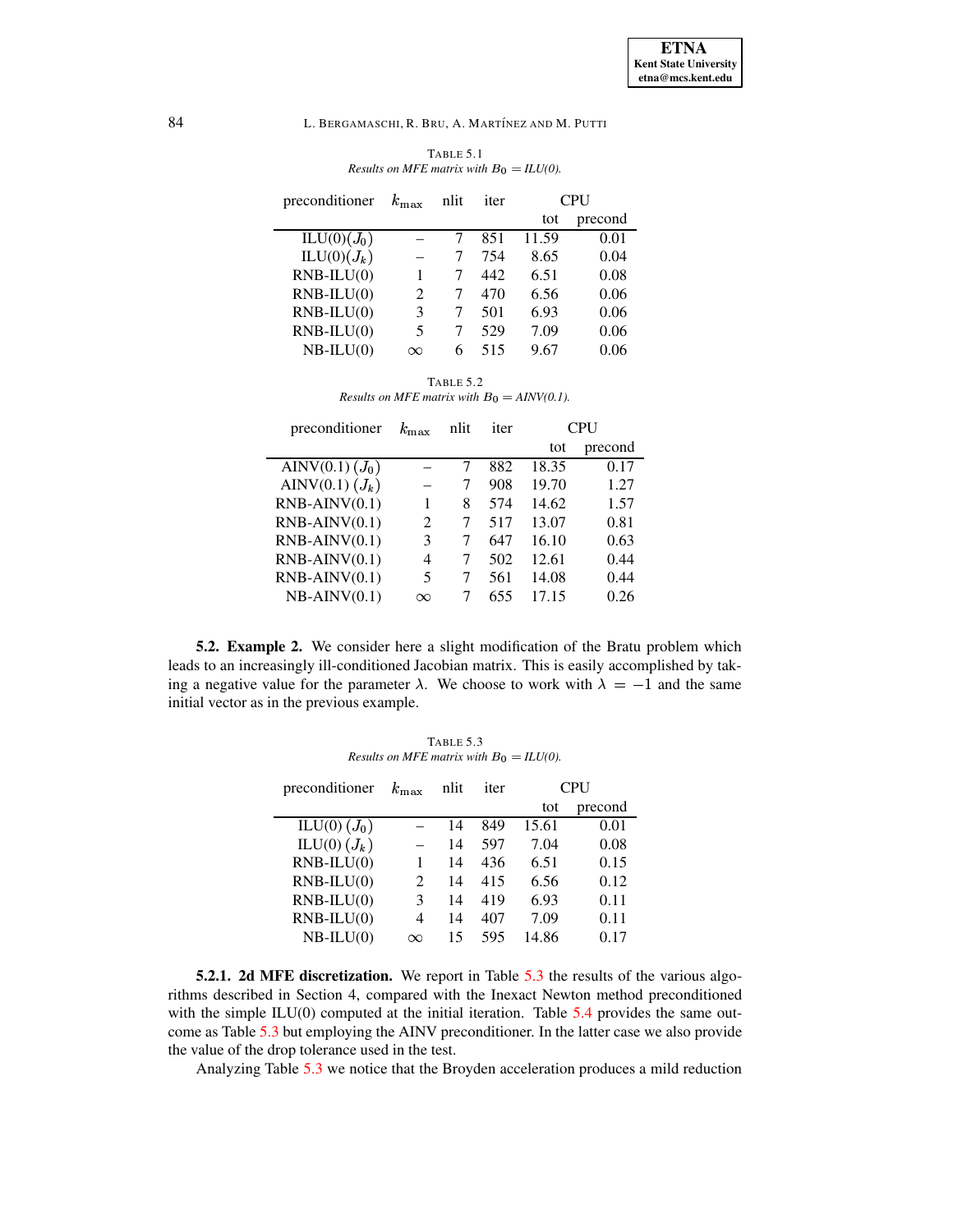#### **OUASI-NEWTON PRECONDITIONERS FOR THE INEXACT NEWTON METHOD**

of the CPU time as compared with the computation of ILU(0) at every iteration. The optimal  $k_{\text{max}}$  value is 1. The simple Newton-Broyden algorithm (i.e. with no restart) does not give any improvement in terms of CPU time and iteration number. In Table 5.4 the results relative to the AINV preconditioner with drop tolerance of 0.05 enhances the efficiency of the proposed preconditioner. Here the optimal  $k_{\text{max}}$  value is larger than 1. Using  $k_{\text{max}} > 1$ produces a saving in the CPU time needed for computing the costly AINV preconditioner.

TABLE 5.4 Results on MFE matrix with  $B_0 = \text{AINV}(0.05)$ .

<span id="page-9-0"></span>

| preconditioner     | $k_{\rm max}$               | nlit | iter | <b>CPU</b> |         |
|--------------------|-----------------------------|------|------|------------|---------|
|                    |                             |      |      | tot        | precond |
| AINV(0.05) $(J_0)$ |                             | 14   | 852  | 18.99      | 0.19    |
| AINV(0.05) $(J_k)$ |                             | 14   | 545  | 29.96      | 5.42    |
| $RNB-AINV(0.05)$   | 1                           | 14   | 332  | 18.34      | 5.06    |
| $RNB-AINV(0.05)$   | $\mathcal{D}_{\mathcal{L}}$ | 14   | 347  | 17.72      | 2.91    |
| $RNB-AINV(0.05)$   | 3                           | 14   | 348  | 16.13      | 2.06    |
| $RNB-AINV(0.05)$   | 4                           | 14   | 333  | 15.57      | 1.67    |
| $RNB-AINV(0.05)$   | 5                           | 14   | 353  | 16.27      | 1.26    |
| $NB-AINV(0.05)$    | $\infty$                    | 14   | 630  | 18.73      | 0.34    |

**5.2.2. 3d FE discretization.** Matrix A is the result of a 3D Finite Element discretization of  $(5.1)$  with coefficient K varying in space and using tetrahedral elements. It has 268 515 rows and 3926823 nonzero elements.

For this test case we also compare the Broyden acceleration with the result obtained by selectively computing the preconditioner (both ILU(0) and AINV) every  $k_{\text{max}}$  iterations; see Tables 5.5 and 5.6. In Figure 5.1 we report the linear iterations employed at each nonlinear

<span id="page-9-1"></span>TABLE 5.5 Results on the 3DFE matrix with  $B_0 = ILU(0)$ . preconditioner  $k_{\text{max}}$ **CPU** nlit iter

|                |                             |    |      | tot    | precond |
|----------------|-----------------------------|----|------|--------|---------|
| ILU(0) $(J_0)$ |                             | 17 | 1880 | 1125.4 | 0.4     |
| ILU(0) $(J_k)$ |                             | 16 | 354  | 193.4  | 6.4     |
| ILU(0) $(J_k)$ | 2                           | 16 | 353  | 194.1  | 6.2     |
| $RNB-ILU(0)$   |                             | 16 | 230  | 137.7  | 9.4     |
| $RNB-ILU(0)$   | $\mathcal{D}_{\mathcal{L}}$ | 16 | 232  | 137.8  | 6.3     |
| $RNB-ILU(0)$   | 3                           | 16 | 250  | 149.7  | 5.5     |
| $RNB-LU(0)$    | 4                           | 16 | 251  | 150.8  | 4.8     |
| $NB-ILU(0)$    | $\infty$                    | 17 | 1132 | 826.4  | 4.7     |
|                |                             |    |      |        |         |

iteration for the  $ILU(0)$  and  $AINV(0.03)$  preconditioners computed at each nonlinear iteration and using the Broyden acceleration for a couple of  $k_{\text{max}}$  values. As is clear from figure 5.1, in this problem the Jacobian matrix becomes more ill-conditioned during the nonlinear iteration. For this reason, using the AINV preconditioner with a fixed drop tolerance value  $(= 0.03)$ , yields a sequence of preconditioners with increasing number of nonzero elements and consequent increasing evaluation cost. This explains the CPU times for preconditioner evaluation in Table 5.6. The RNB preconditioner provides a substantial reduction of the linear iterations especially near the solution of the nonlinear problem, as expected by the findings of the theory in Section 2.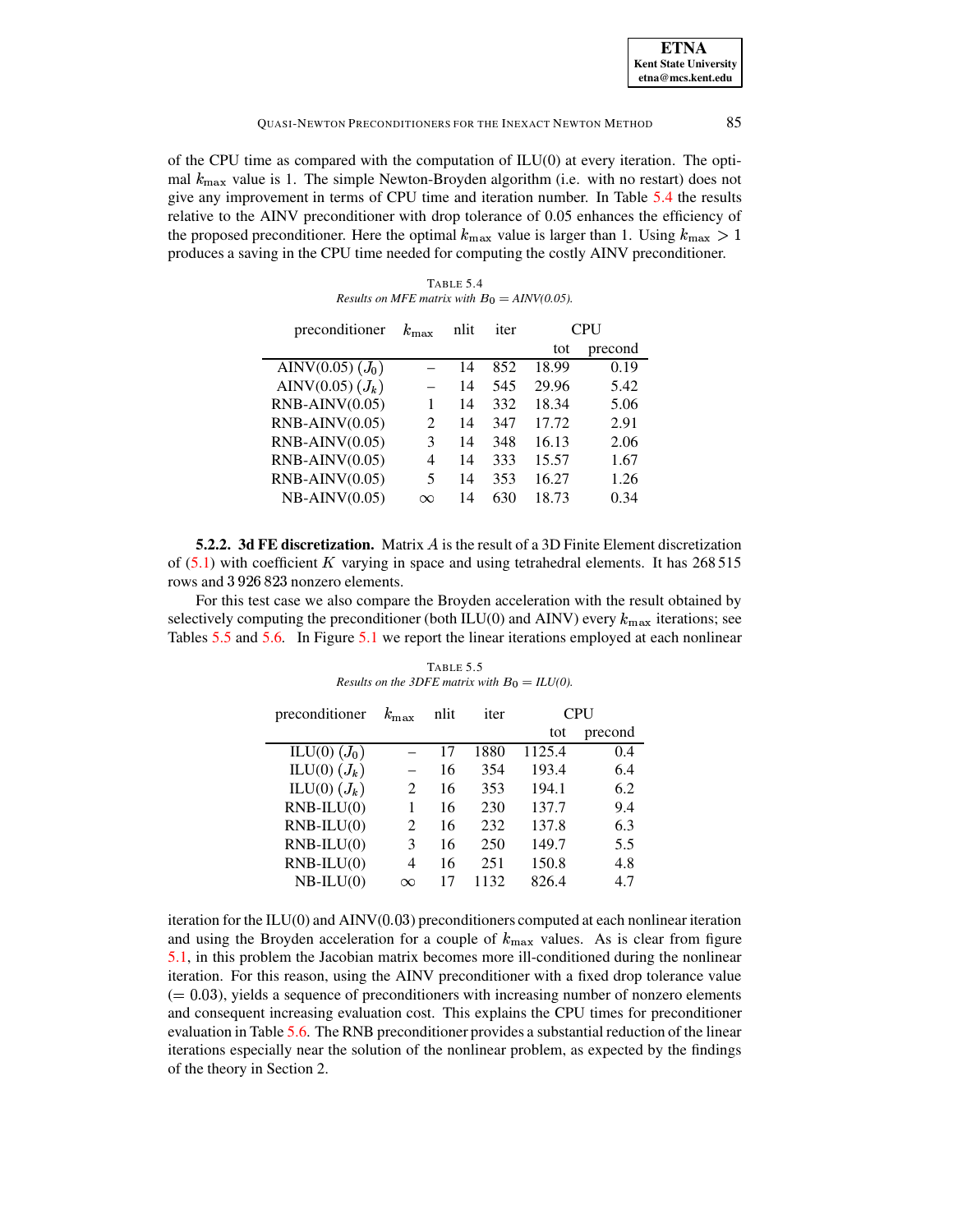

<span id="page-10-0"></span>TABLE 5.6 *Results on the 3DFE matrix with*  $B_0 = \text{AINV}(0.03)$ .

<span id="page-10-1"></span>FIG. 5.1. *Number of linear iterations vs nonlinear iteration index in the solution of Example 2 discretized by 3D FE. The initial preconditioner is ILU(0) (left) and AINV(0.03) (right).*

The initial preconditioner does not remain a good preconditioner for the subsequent iterations as confirmed by the first row in Tables [5.5](#page-9-1) and [5.6.](#page-10-0) The Broyden correction produces a reduction in the number of linear iterations and CPU time with respect to the ILU (AINV) preconditioner for small values of  $k_{\text{max}}$ . Also, the proposed preconditioner is more efficient than simply computing selectively ILU or AINV. Comparing for example the results in the third and fifth rows of Table [5.6](#page-10-0) we see that the Broyden acceleration reduces the linear iteration from 705 to 448 (35% reduction) and the CPU time from 355.6 to 262.1 seconds (26% reduction). Comparable reductions hold for the ILU(0) preconditioner.

**6. Conclusions.** We have proposed a family of preconditioners based on the Broyden secant update formula, with the aim of accelerating the convergence properties of a given preconditioner during the nonlinear process. During the Newton iteration, starting from a preconditioner  $B_0^{-1}$  approximating the inverse of the initial Jacobian matrix, a sequence of preconditioners  $B_k^{-1}$  is defined, by taking into account information of the previous nonlinear iterations. The developed theoretical analysis proves that the sequence satisfies  $||I - B_k^{-1} J_k(x_k)|| \leq C$ , with C that can be made arbitrarily small, depending on  $x_0$  and  $B_0$ .

The application of the proposed preconditioner may be memory and time consuming, especially when  $k$  is large. However, compared with the standard procedure of computing the preconditioner of choice at every Newton iteration, a limited memory variant of the proposed approach provides an improvement of the performance. Experimental results on a number of